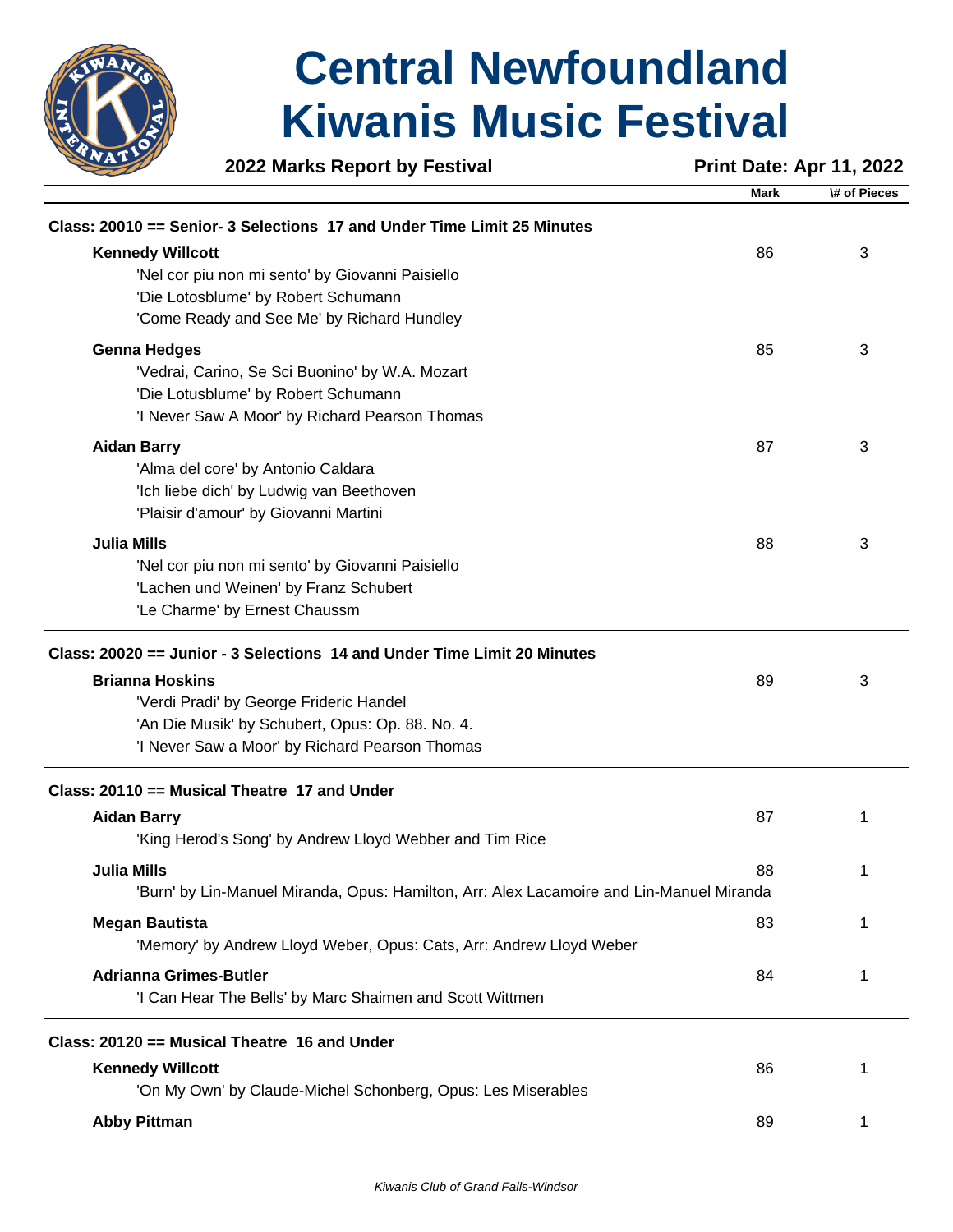

|                        | 2022 Marks Report by Festival                                             | <b>Print Date: Apr 11, 2022</b> |              |
|------------------------|---------------------------------------------------------------------------|---------------------------------|--------------|
|                        | 'Wouldn't It Be Loverly' by Frederick Loewe, Opus: My Fair Lady           | <b>Mark</b>                     | \# of Pieces |
|                        | Class: 20130 == Musical Theatre 15 and Under                              |                                 |              |
| <b>Parker Anstey</b>   | 'Don't Rain On My Parade' by Bob Merrill, Jule Styne                      | 87                              |              |
| <b>Claire Foss</b>     | 'In My Dreams' by Stephen Flaherty, Lynn Ahrens, Opus: Anastasia          | 86                              |              |
|                        | Class: 20140 == Musical Theatre 14 and Under                              |                                 |              |
| <b>Lauren Power</b>    | 'No Reason' by Eddie Perfect, Opus: Beetlejuice                           | 85                              |              |
| <b>Brianna Hoskins</b> | 'Practically Perfect' by G. Stiles, Opus: Mary Poppins                    | 87                              |              |
|                        | Class: 20150 == Musical Theatre 13 and Under                              |                                 |              |
| <b>Ava Farrell</b>     | 'Naughty' by Matilda, The Musical                                         | 88                              |              |
| Ava Organ              | 'When He Sees Me' by Sara Bareilles, Opus: Waitress                       | 85                              |              |
|                        | Class: 20160 == Musical Theatre 12 and Under                              |                                 |              |
| <b>Autumn Williams</b> | 'Waiting on a Miracle' by Lin-Manuel Miranda, Opus: Encanto               | 84                              |              |
| <b>Addison Murray</b>  | 'How Far I'll Go' by Lin-Manuel Miranda, Opus: Moana                      | 85                              | 1            |
|                        | Class: 20180 == Musical Theatre 10 and Under (Non - Comp)                 |                                 |              |
| <b>Maria Coley</b>     | 'It's A Hard Knock Life from Annie' by Martin Charnin and Charles Strouse | <b>Comments Only</b>            | 1            |
|                        | Class: 20190 == Musical Theatre 9 and Under (Non - Comp)                  |                                 |              |
| Lauryn Woolridge       | 'Christopher Robin Is Saying His Prayers' by H. Fraser-Stimson            | <b>Comments Only</b>            | 1            |
|                        | Class: 20200 == Musical Theatre 8 and Under (Non - Comp)                  |                                 |              |
| <b>Hailee Kendall</b>  | 'Waiting on a Miracle' by Lin-Manuel Miranda from Encanto                 | <b>Comments Only</b>            | 1            |
| <b>Alice Hogg</b>      | 'Tomorrow' by Charles Strouse, Opus: Annie                                | <b>Comments Only</b>            | 1            |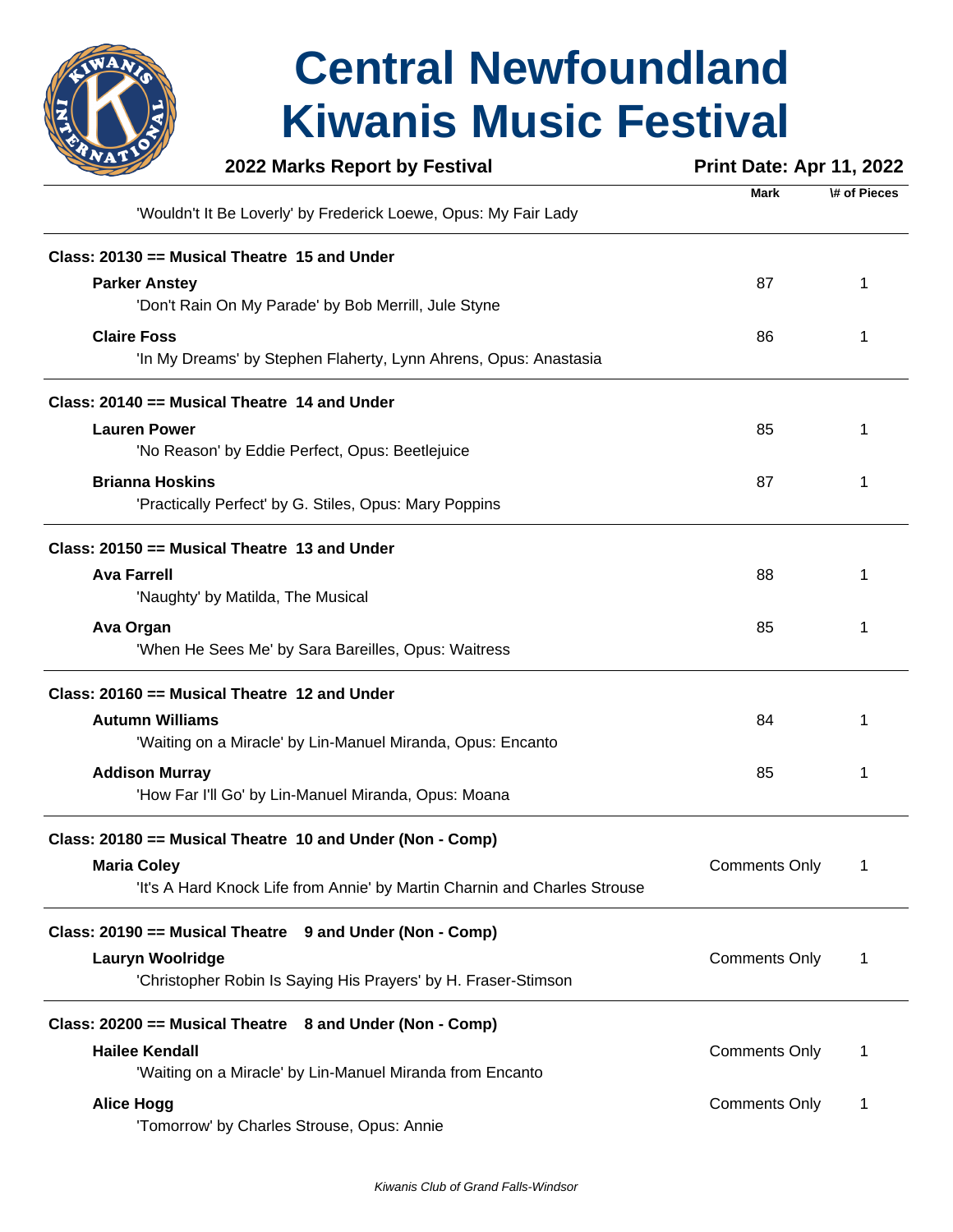

**2022 Marks Report by Festival <b>Print Date: Apr 11, 2022** 

**Mark \# of Pieces**

| Class: 20220 == Musical Theatre 6 and Under (Non - Comp)                                                                        |                      |   |
|---------------------------------------------------------------------------------------------------------------------------------|----------------------|---|
| <b>Chloe Mercer</b><br>'Castle on a Cloud' by Claude-Michel Schonberg, Opus: Les Miserable, Arr: Alain Boubil                   | <b>Comments Only</b> | 1 |
| <b>Lucy Hogg</b><br>'Maybe' by Charles Strouse, Opus: Annie                                                                     | <b>Comments Only</b> | 1 |
| <b>Liza Henstridge</b><br>'My Favorite Things' by Rogers/Hammerstein II, Opus: The Sound of Music                               | <b>Comments Only</b> | 1 |
| <b>Ivie Vaters</b><br>'Baby Mine' by Ned Washington/Frank Churchill, Opus: Dumbo                                                | <b>Comments Only</b> | 1 |
| Class: 20260 == Traditional Folk Song Solo 17 and Under                                                                         |                      |   |
| <b>Genna Hedges</b><br>'Carrickfergus' by Irish Trad                                                                            | 88                   | 1 |
| <b>Julia Mills</b><br>'Angels Through The Night' by P. Kern, Arr: P. Kern                                                       | 87                   | 1 |
| Class: 20270 == Traditional Folk Song Solo 16 and Under<br><b>Kennedy Willcott</b><br>'The Last Rose of Summer' by Thomas Moore | 87                   | 1 |
| Class: 20280 == Traditional Folk Song Solo 15 and Under                                                                         |                      |   |
| <b>Claire Foss</b><br>'Wild Mountain Thyme' by Judy Collins                                                                     | 88                   | 1 |
| Class: 20290 == Traditional Folk Song Solo 14 and Under<br><b>Brianna Hoskins</b><br>'Sing You Home' by Maureen Ennis           | 89                   | 1 |
| Class: 20300 == Traditional Folk Song Solo 13 and Under<br>Ava Organ<br>'Wind in the Willows' by Alan Bell                      | 86                   | 1 |
| Class: 20390 == NL Music 17 and Under                                                                                           |                      |   |
| <b>Genna Hedges</b><br>'Atlantic Blue' by Ron Hynes                                                                             | 87                   | 1 |
| <b>Julia Mills</b><br>'Atlantic Blue' by Ron Hynes                                                                              | 86                   | 1 |
| <b>Adrianna Grimes-Butler</b>                                                                                                   | 85                   | 1 |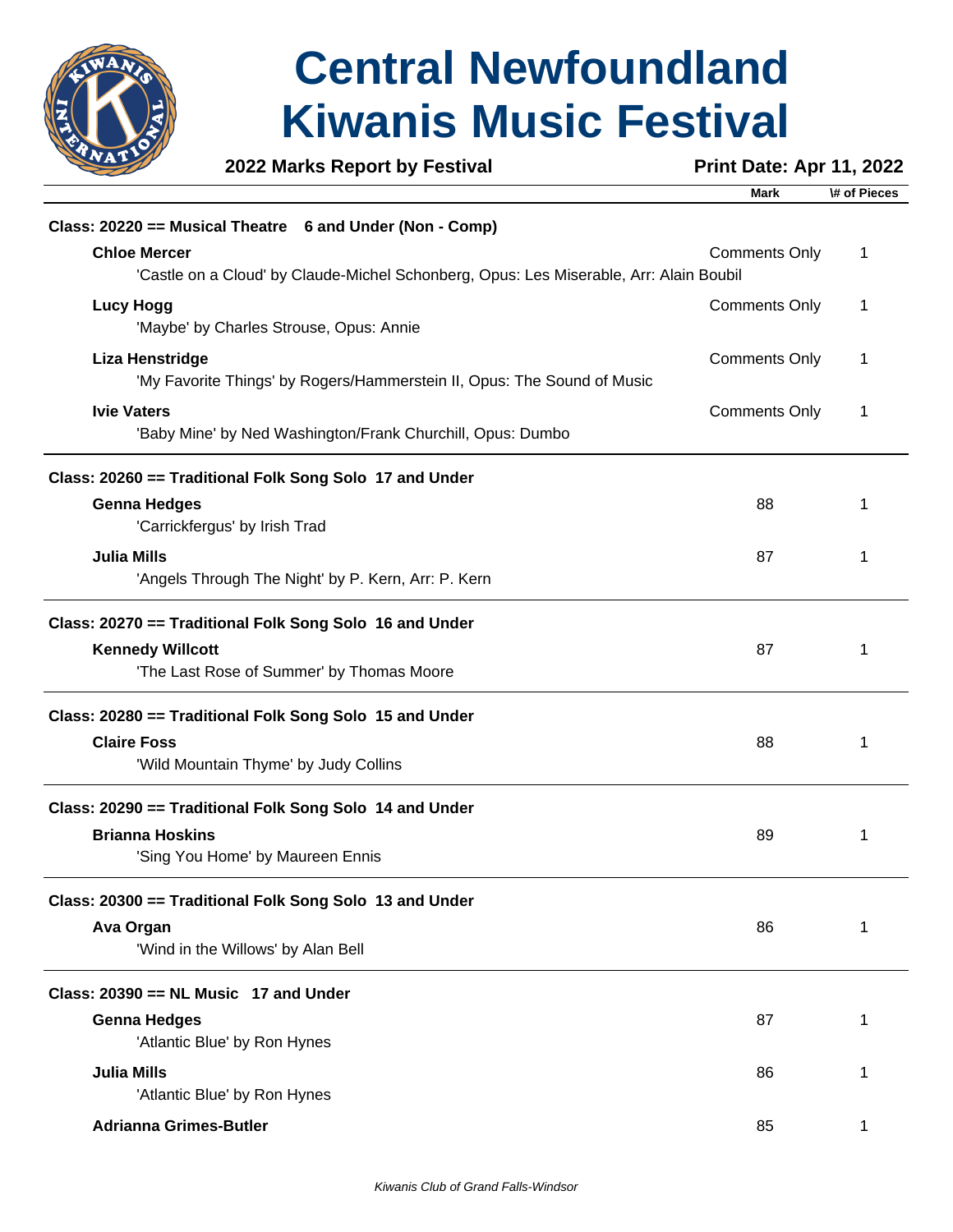

|                         | 2022 Marks Report by Festival                                                                       | <b>Print Date: Apr 11, 2022</b> |              |
|-------------------------|-----------------------------------------------------------------------------------------------------|---------------------------------|--------------|
|                         | 'Rocks Of Merasheen' by Al Pittman and Pat Byrne                                                    | <b>Mark</b>                     | \# of Pieces |
|                         | Class: $20400 == NL$ Music 16 and Under                                                             |                                 |              |
| <b>Kennedy Willcott</b> |                                                                                                     | 88                              | 1            |
|                         | 'Newfoundland People-Salt Sea' by G. Blackmore                                                      |                                 |              |
|                         | Class: $20410 == NL$ Music 15 and Under                                                             |                                 |              |
| <b>Claire Foss</b>      |                                                                                                     | 88                              | 1            |
|                         | 'By the Glow of the Kerosene Light' by Winston Coles                                                |                                 |              |
|                         | Class: $20420 == NL$ Music 14 and Under                                                             |                                 |              |
| <b>Lauren Power</b>     |                                                                                                     | 87                              | 1            |
|                         | 'Sing You Home' by Maureen Ennis and Mark Murphy                                                    |                                 |              |
| <b>Brianna Hoskins</b>  |                                                                                                     | 88                              |              |
|                         | 'By the Glow of the Kerosene Light' by Winston Coles                                                |                                 |              |
|                         | Class: $20430 == NL$ Music 13 and Under                                                             |                                 |              |
| <b>Ava Farrell</b>      |                                                                                                     | 87                              |              |
|                         | 'St John's Waltz' by Ron Hynes                                                                      |                                 |              |
| <b>Grayson Bowne</b>    |                                                                                                     | 86                              | 1            |
|                         | 'Saltwater joys' by Wayne Chaulk                                                                    |                                 |              |
|                         | Class: $20440 == NL$ Music 12 and Under                                                             |                                 |              |
| <b>Howard Budgell</b>   |                                                                                                     | 89                              |              |
|                         | 'Saltwater Joys' by Wayne Chaulk                                                                    |                                 |              |
|                         | Class: 20520 == Sacred Music Solo 17 and Under                                                      |                                 |              |
| <b>Genna Hedges</b>     |                                                                                                     | 87                              |              |
|                         | 'Amazing Grace' by John Newton                                                                      |                                 |              |
| <b>Aidan Barry</b>      |                                                                                                     | 89                              | 1            |
|                         | 'Climbin' Up The Mountain' by African American Spiritual, Arr: Patsy Ford Simms                     |                                 |              |
|                         | Class: 20530 == Sacred Music Solo 16 and Under                                                      |                                 |              |
| <b>Kennedy Willcott</b> |                                                                                                     | 88                              |              |
|                         | 'I Am The Light' by Ray Repp                                                                        |                                 |              |
| <b>Abby Pittman</b>     |                                                                                                     | 89                              |              |
|                         | 'What a Beautiful Name' by Ben Fielding and Brooke Ligertwood, Opus: No Opus, Arr: Hillsong Worship |                                 |              |

**Class: 20550 == Sacred Music Solo 14 and Under**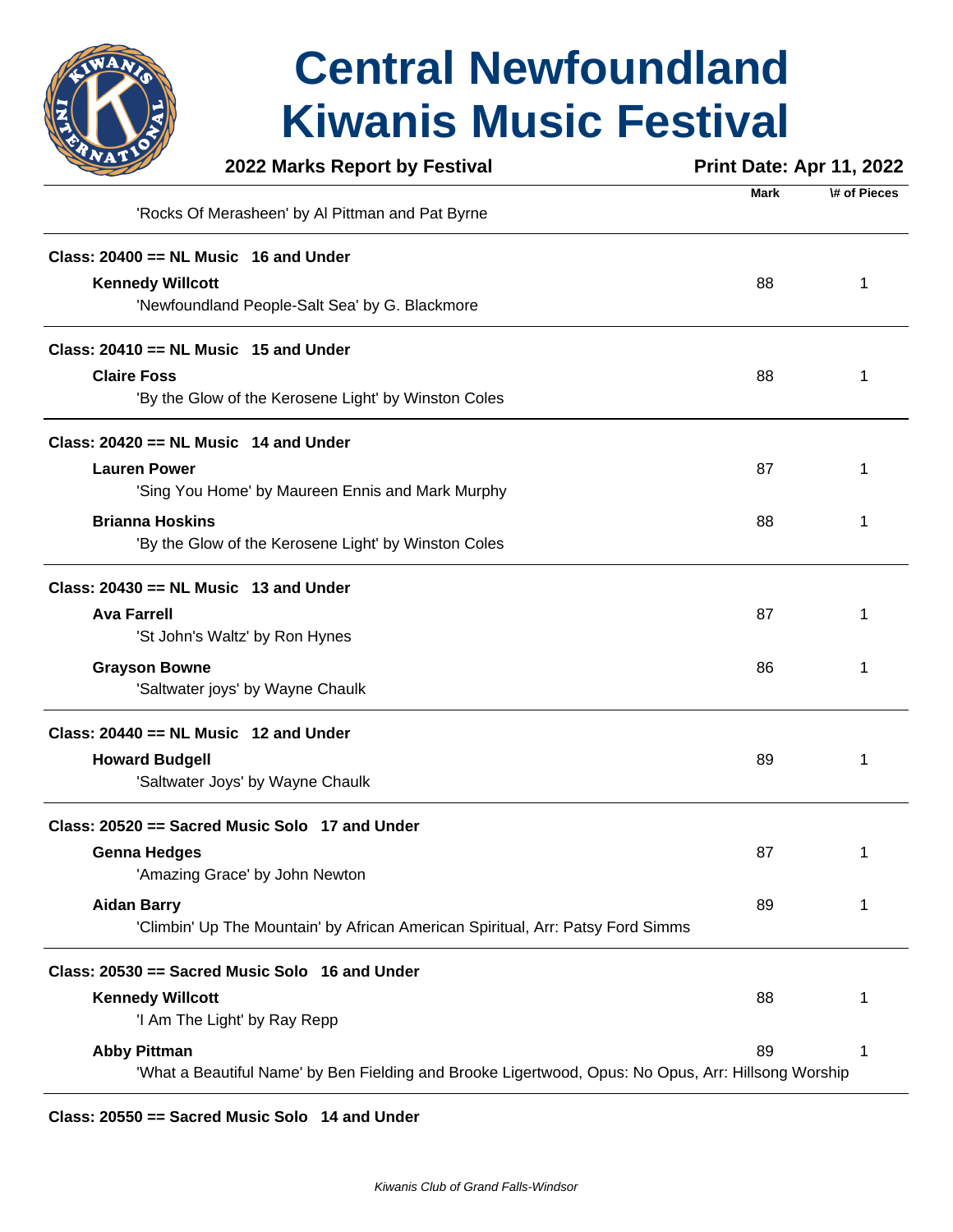

| 2022 Marks Report by Festival                                    | <b>Print Date: Apr 11, 2022</b> |              |  |
|------------------------------------------------------------------|---------------------------------|--------------|--|
|                                                                  | <b>Mark</b>                     | \# of Pieces |  |
| <b>Brianna Hoskins</b>                                           | 89                              | 1            |  |
| 'Be Not Afraid' by Bob Dufford                                   |                                 |              |  |
| Class: 20650 == Canadian Composers Solo Voice 17 and Under       |                                 |              |  |
| <b>Aidan Barry</b>                                               | 88                              | 1            |  |
| 'Sing You Home' by Maureen Ennis and Frank Murphy                |                                 |              |  |
| Class: 20660 == Canadian Composers Solo Voice 16 and Under       |                                 |              |  |
| <b>Kennedy Willcott</b>                                          | 88                              | 1            |  |
| 'Now I'm Sixty-Four' by Ryan's Fancy                             |                                 |              |  |
| <b>Abby Pittman</b>                                              | 90                              | 1            |  |
| 'Disconnected' by Abby Pittman, Opus: No Opus, Arr: Abby Pittman |                                 |              |  |
| Class: 20670 == Canadian Composers Solo Voice 15 and Under       |                                 |              |  |
| <b>Claire Foss</b>                                               | 88                              | 1            |  |
| 'Pussywillows, Cat-tails' by Gordon Lightfoot, Arr: Joe Fortune  |                                 |              |  |
| Class: 20680 == Canadian Composers Solo Voice 14 and Under       |                                 |              |  |
| <b>Brianna Hoskins</b>                                           | 90                              | 1            |  |
| 'She's Like the Swallow' by NL Folk, Arr: Eric West              |                                 |              |  |
| Class: 20690 == Canadian Composers Solo Voice 13 and Under       |                                 |              |  |
| <b>Grayson Bowne</b>                                             | 87                              | 1            |  |
| 'Hallelujah' by Leonard Cohen                                    |                                 |              |  |
| Class: 20700 == Canadian Composers Solo Voice 12 and Under       |                                 |              |  |
| <b>Autumn Williams</b>                                           | 87                              | 1            |  |
| 'Big Yellow Taxi' by Joni Mitchell                               |                                 |              |  |
| Class: $21030 ==$ Girls Solo 14 and Under                        |                                 |              |  |
| <b>Brianna Hoskins</b>                                           | 88                              | 1            |  |
| 'Blackbird Singing' by M. Head                                   |                                 |              |  |
| Class: $21040 ==$ Girls Solo 13 and Under                        |                                 |              |  |
| <b>Ava Farrell</b>                                               | 87                              | 1            |  |
| 'Come Golden Sunlight' by Handel                                 |                                 |              |  |
| Class: 21080 == Girls Solo (Non - Comp) 9 and Under              |                                 |              |  |
| <b>Lauryn Woolridge</b>                                          | <b>Comments Only</b>            | 1            |  |
| 'We Can Make A Difference' by Clifford Crawley                   |                                 |              |  |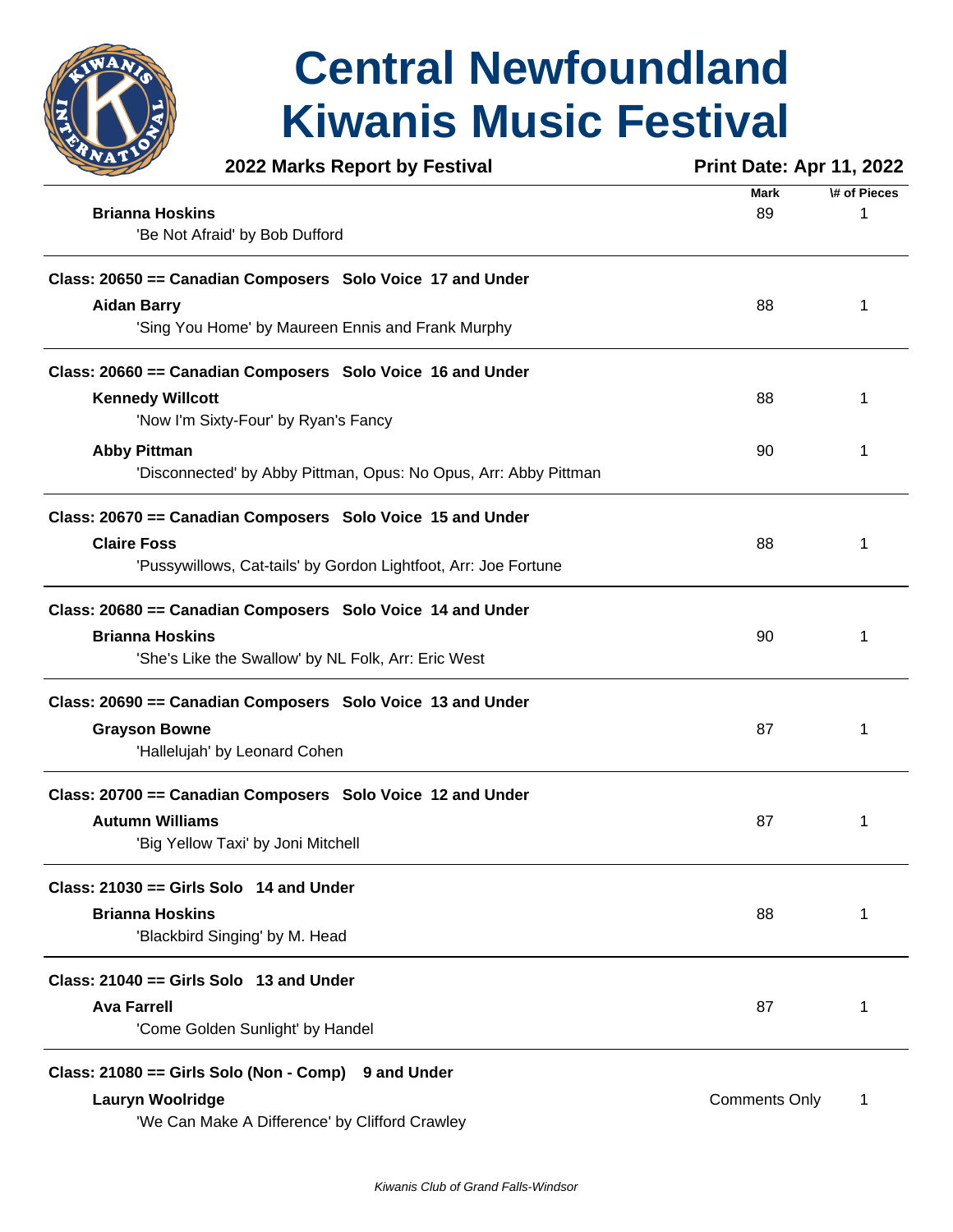

**2022 Marks Report by Festival <b>Print Date: Apr 11, 2022** 

|                                                                                       | Mark                 | \# of Pieces |
|---------------------------------------------------------------------------------------|----------------------|--------------|
| Class: $21960 ==$ Disney 17 and under                                                 |                      |              |
| <b>Megan Bautista</b>                                                                 | 84                   | 1            |
| 'The Rainbow Connection' by Paul Williams, Opus: The Muppet Movie, Arr: Paul Williams |                      |              |
| <b>Adrianna Grimes-Butler</b>                                                         | 85                   | 1            |
| 'Part Of Your World' by Howard Ashman and Alan Menken                                 |                      |              |
| Class: $21980 ==$ Disney 15 and under                                                 |                      |              |
| <b>Parker Anstey</b>                                                                  | 87                   | 1            |
| 'Colors of the Wind' by Alan Menken, Howard Ashman                                    |                      |              |
| Class: $21990 ==$ Disney - 14 and under                                               |                      |              |
| <b>Lauren Power</b>                                                                   | 84                   | 1            |
| 'I See The Light' by Alan Menken and Glenn Slater, Opus: Tangled                      |                      |              |
| Class: 22020 == Disney - 11 and under Non-Comp                                        |                      |              |
| <b>Lacey Furey</b>                                                                    | <b>Comments Only</b> | 1            |
| 'Speechless' by Alan Menken, Opus: Aladdin                                            |                      |              |
| Class: 22030 == Disney - 10 and under Non-Comp                                        |                      |              |
| <b>Maria Coley</b>                                                                    | <b>Comments Only</b> | 1            |
| 'What Else Can I Do from Encanto' by Lin-Manuel Miranda                               |                      |              |
| <b>Avery Power</b>                                                                    | <b>Comments Only</b> | 1            |
| 'All is Found' by Robert Lopez, Kristen Anderson-Lopez, Opus: Frozen II               |                      |              |
| Class: 22050 == Disney - 8 and under Non-Comp                                         |                      |              |
| <b>Chloe Mercer</b>                                                                   | <b>Comments Only</b> | 1            |
| 'How Far I'll Go' by Lin-Manuel Miranda, Opus: Moana                                  |                      |              |
| <b>Claire Sheppard</b>                                                                | <b>Comments Only</b> | 1            |
| 'Part Of Your World' by Alan Menken, Arr: Howard Ashman                               |                      |              |
| Class: 22080 == Any Voice - 16 and under                                              |                      |              |
| <b>Abby Pittman</b>                                                                   | 90                   | 1            |
| 'Fly Me to the Moon' by Bart Howard, Opus: No Opus, Arr: Diana Krall                  |                      |              |
| Class: 22180 == Any Voice - 16 to 17                                                  |                      |              |
| <b>Megan Bautista</b>                                                                 | 88                   | 1            |
| 'All I Ask' by Adele Adkins, Arr: Adkins                                              |                      |              |
| <b>Abby Pittman</b>                                                                   | 89                   | 1            |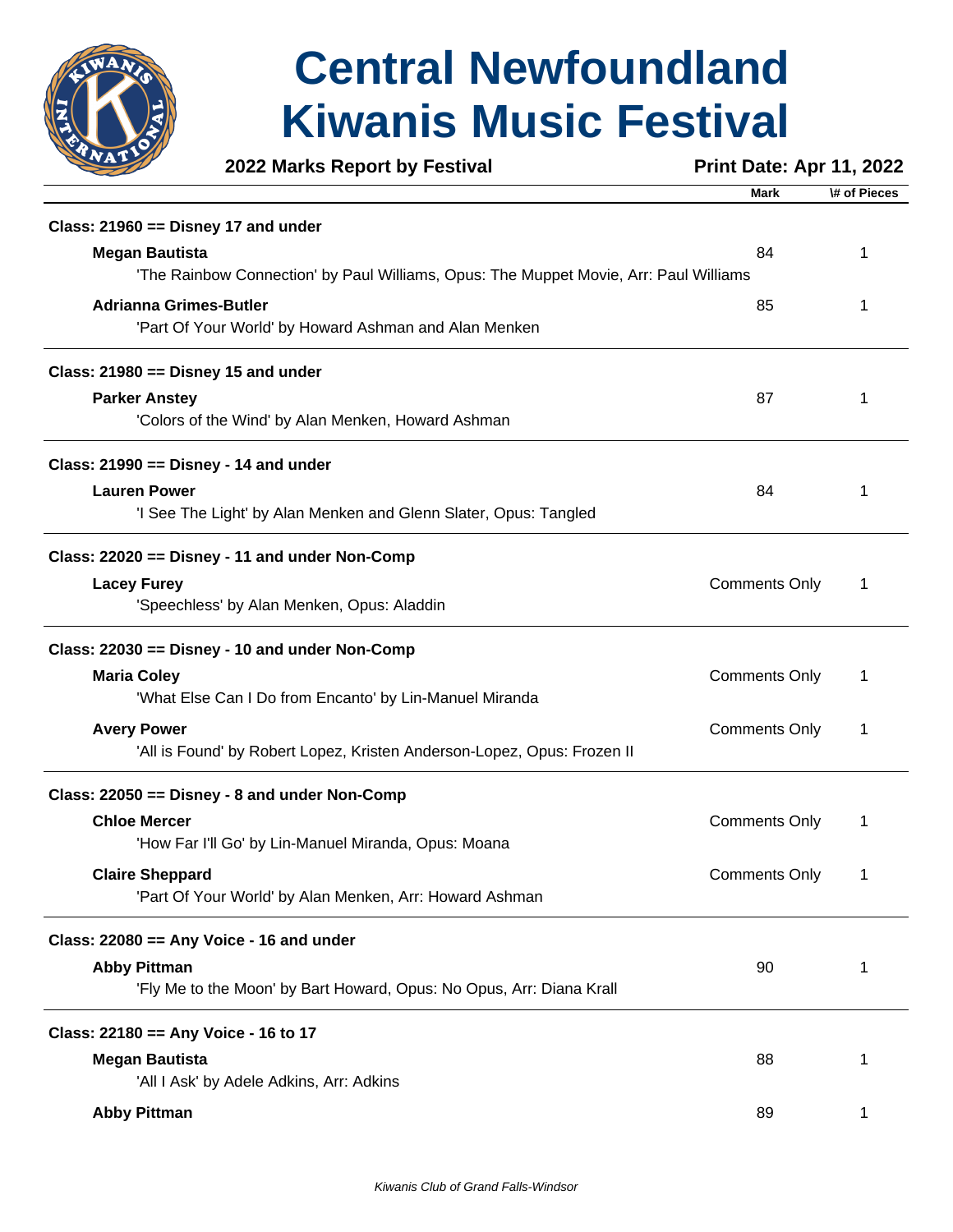

### **2022 Marks Report by Festival <b>Print Date: Apr 11, 2022**

**Mark \# of Pieces**

'Freckles' by J. Koh, C. Lawrence, J. Bellion, J. Cohen, G. Lawrence, Opus: No Opus, Arr: Lawrence

| Class: 22190 == Any Voice - 14 to 15                                    |    |   |
|-------------------------------------------------------------------------|----|---|
| <b>Parker Anstey</b>                                                    | 91 | 1 |
| 'It's All Coming Back to Me Now' by Jim Steinman                        |    |   |
| <b>Holly Locke</b>                                                      | 87 | 1 |
| 'Lovely' by Billie O'Connell, Finneas O'Connell, Khalid Robinson        |    |   |
| <b>Lauren Power</b>                                                     | 88 | 1 |
| 'The Winner Takes it All' by Benny Andersson and Bjorn Ulvaeus          |    |   |
| Class: 30010 == 17 and Under Own Choice 3 Selections                    |    |   |
| <b>Sara Penney</b>                                                      | 81 | 3 |
| 'Le Coucou' by Daquin and Balzani                                       |    |   |
| 'Venetian Boat Song' by Mendelsoha                                      |    |   |
| 'The Easy Winners' by S. Joplin                                         |    |   |
| <b>Laura Furey</b>                                                      | 89 | 3 |
| 'Solfeggio in C Minor' by CPE Bach, Opus: Wq 117/2, H 220               |    |   |
| 'Sonatina in A Major : first mvmt' by Friedrich Kuhlau, Opus: Op.59,no1 |    |   |
| 'The Storm' by JH Burgmuller, Opus: Op. 109,no.13                       |    |   |
| Class: 30020 == 14 and Under Own Choice 3 Selections                    |    |   |
| <b>Susie Strowbridge</b>                                                | 84 | 3 |
| 'Solfeggio in D Major' by J.C.F. Bach                                   |    |   |
| 'From Foreign Lands and People' by R. Schumann, Opus: Op. 15, No. 1     |    |   |
| 'Bright Orange' by R. Starer                                            |    |   |
| <b>Caroline Ducey</b>                                                   | 86 | 3 |
| 'Passepied in D Major' by Charles Dieupart                              |    |   |
| 'Sonatina in G Major' by J L Dussek, Opus: Op.20, no.1 first mvmt       |    |   |
| 'Rock Zone' by Robert D. Vandall                                        |    |   |
| Class: $30190 == 17$ and Under                                          |    |   |
| <b>Sara Penney</b>                                                      | 85 | 1 |
| 'Rondo Alla Turca' by Mozart                                            |    |   |
| Class: 30210 == 17 and Under                                            |    |   |
| <b>Benjamin Oldford</b>                                                 | 88 | 1 |
| 'March Of The Dwarfs' by Edvard Grieg                                   |    |   |
|                                                                         |    |   |

#### **Class: 30250 == 17 and Under Own Selection**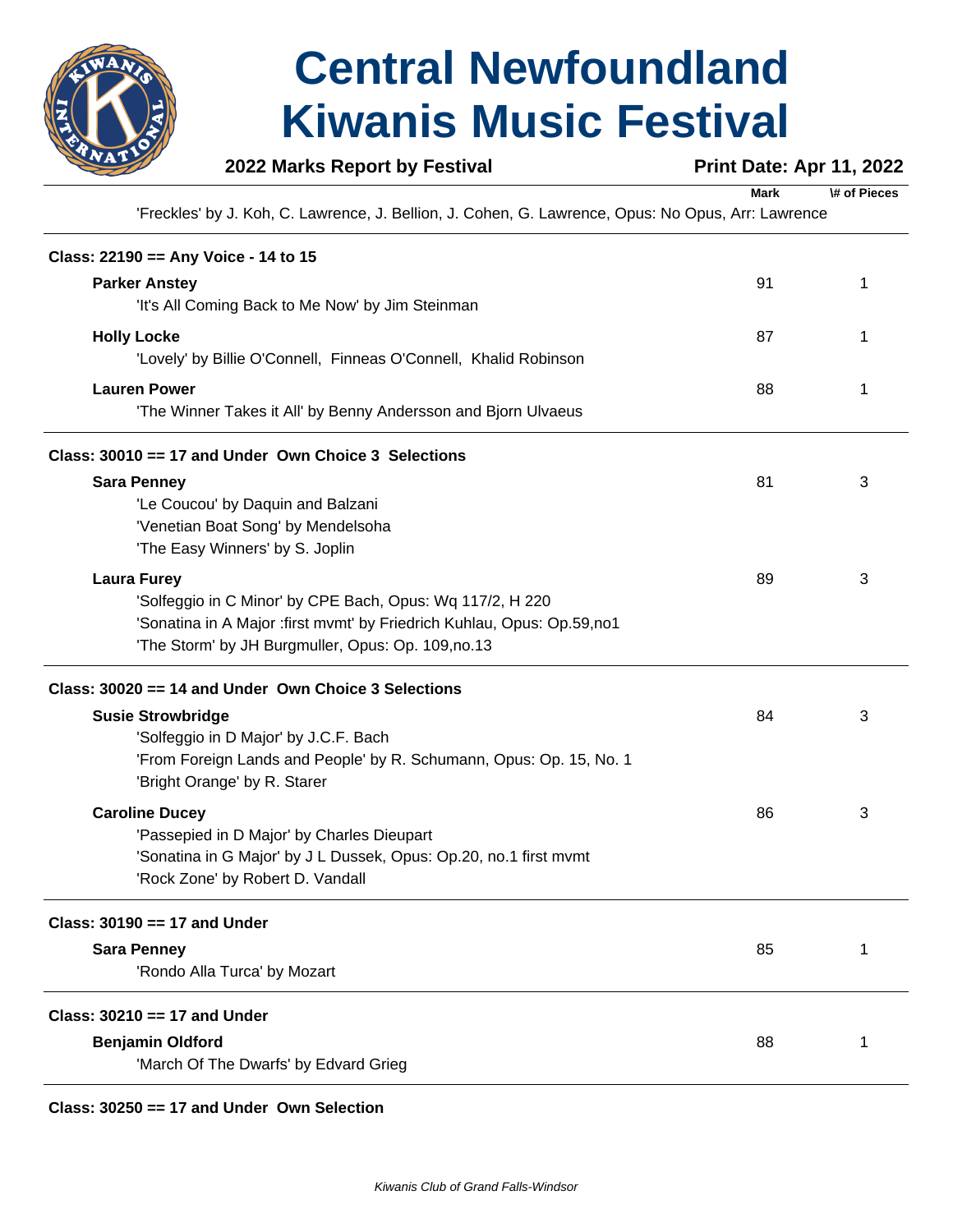

|                                | 2022 Marks Report by Festival                                              | <b>Print Date: Apr 11, 2022</b> |              |
|--------------------------------|----------------------------------------------------------------------------|---------------------------------|--------------|
|                                |                                                                            | <b>Mark</b>                     | \# of Pieces |
| <b>Sara Penney</b>             |                                                                            | 88                              | 1            |
|                                | 'Nuvole Bianche' by L. Einaudi                                             |                                 |              |
| <b>Benjamin Oldford</b>        |                                                                            | 86                              | 1            |
|                                | 'Vortex' by Christopher Norton                                             |                                 |              |
|                                | Class: 30350 == 16 and Under Own Selection                                 |                                 |              |
| <b>Laura Furey</b>             |                                                                            | 88                              | 1            |
|                                | 'Etude Allegro' by Yoshinao Nakada                                         |                                 |              |
| Class: $30370 == 15$ and Under |                                                                            |                                 |              |
| <b>Claire Foss</b>             |                                                                            | 85                              | 1            |
|                                | 'Sarabande' by George Frideric Handel                                      |                                 |              |
| Class: $30390 == 15$ and Under |                                                                            |                                 |              |
| <b>Sydney Wells</b>            |                                                                            | 86                              | 1            |
|                                | 'Sonata No. 16 in C Major' by Mozart, Opus: KV 545, I                      |                                 |              |
| Class: $30410 == 15$ and Under |                                                                            |                                 |              |
| <b>Claire Foss</b>             |                                                                            | 88                              | 1            |
|                                | 'Ballade' by Johann Burgmuller                                             |                                 |              |
|                                | Class: 30450 == 15 and Under Own selection At least Grade 7 level          |                                 |              |
| <b>Sydney Wells</b>            |                                                                            | 85                              | 1            |
|                                | 'Over The Rainbow' by Harold Arlen, Arr: George Shearing                   |                                 |              |
| <b>Claire Foss</b>             |                                                                            | 84                              | 1            |
|                                | 'The Turkey Walk' by G.L. Lowell                                           |                                 |              |
| <b>Cory Bautista</b>           |                                                                            | 83                              | 1            |
|                                | 'New Year Waltz for Ferdinand Eckhardt' by Jack Behrens, Arr: Jack Behrens |                                 |              |
| Class: $30490 == 14$ and under |                                                                            |                                 |              |
| <b>Nathan Poole</b>            |                                                                            | 87                              | 1            |
|                                | 'Sonatina Op. 88 No. 3' by Friedrich Kuhlau, Opus: 3rd Mvt                 |                                 |              |
|                                | Class: 30550 == 14 and Under Own Selection At Least Grade 6 Level          |                                 |              |
| <b>Nathan Poole</b>            |                                                                            | 90                              | 1            |
|                                | 'Song of the Cavalry' by Dmitri Kabalevsky                                 |                                 |              |
| <b>Caroline Ducey</b>          |                                                                            | 88                              | 1            |
|                                | 'Sarabande' by P. Gallant                                                  |                                 |              |
|                                |                                                                            |                                 |              |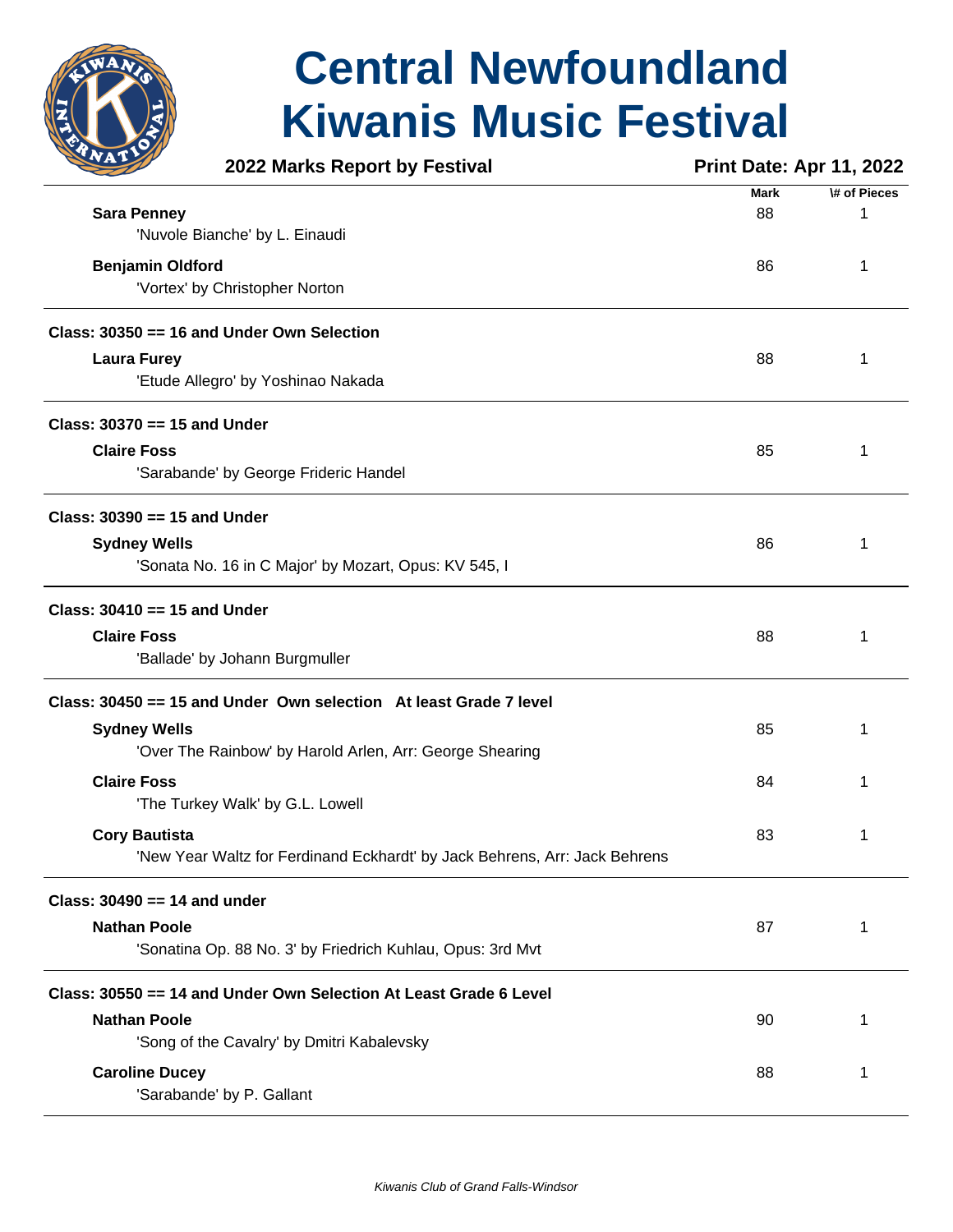

|                              | 2022 Marks Report by Festival                                           | <b>Print Date: Apr 11, 2022</b> |              |
|------------------------------|-------------------------------------------------------------------------|---------------------------------|--------------|
|                              |                                                                         | <b>Mark</b>                     | \# of Pieces |
| Class: 30670 == 12 and Under |                                                                         |                                 |              |
| <b>Catherine Jewer</b>       |                                                                         | 81                              | 1            |
|                              | 'Fantasia in C Major' by Georg Philipp Telemann, Opus: TWV 33:14        |                                 |              |
|                              | Class: 30750 == 12 and Under Own Selection At least Grade 4 Level       |                                 |              |
| <b>Howard Budgell</b>        |                                                                         | 89                              | 1            |
|                              | 'Quiet Musings' by Christopher Norton                                   |                                 |              |
| <b>Alex Budgell</b>          |                                                                         | 85                              |              |
|                              | 'Ripples On The Water' by Christopher Norton                            |                                 |              |
| <b>Jacob Bennett</b>         |                                                                         | 85                              |              |
|                              | 'Ripples On The Water' by Christopher Norton                            |                                 |              |
| <b>Lacey Furey</b>           |                                                                         | 88                              | 1            |
|                              | 'Ripples On The Water' by Christopher Norton                            |                                 |              |
| <b>Catherine Jewer</b>       |                                                                         | 90                              |              |
|                              | 'Dreamcatcher' by Anne Crosby                                           |                                 |              |
| <b>Addison Murray</b>        |                                                                         | 86                              |              |
|                              | 'Ripples On The Water' by Christopher Norton                            |                                 |              |
| <b>Jessica Deering</b>       |                                                                         | 86                              | 1            |
|                              | 'Ripples On The Water' by Christopher Norton                            |                                 |              |
|                              | Class: 30770 == 11 and Under Non Comp                                   |                                 |              |
| <b>Abigail Bragg</b>         |                                                                         | <b>Comments Only</b>            | 1            |
|                              | 'Minuet in D Minor' by Johann Sebastian Bach, Opus: BMV Anh. 132        |                                 |              |
| <b>Molly Noble</b>           |                                                                         | <b>Comments Only</b>            | 1            |
|                              | 'Gavotta In D Major' by James Hook                                      |                                 |              |
|                              | Class: 30780 == 11 and Under Non Comp                                   |                                 |              |
|                              |                                                                         | <b>Comments Only</b>            | 1            |
| <b>Molly Noble</b>           | 'Sonatina In G major' by Thomas Attwood                                 |                                 |              |
|                              |                                                                         |                                 |              |
|                              | Class: 30790 == 11 and Under Own Choice At least Grade 3 Level Non Comp |                                 |              |
| <b>Isabella Folkes</b>       |                                                                         | <b>Comments Only</b>            | 1            |
|                              | 'Rainforest' by Christopher Norton                                      |                                 |              |
| <b>Molly Noble</b>           |                                                                         | <b>Comments Only</b>            | 1            |
|                              | 'Colors Of The Wind' by Alan Menken and Stephen Schwartz                |                                 |              |
|                              | Class: 30820 == 10 and Under Own Choice At least Grade 2 Level Non comp |                                 |              |
| <b>Sadie Gosse</b>           |                                                                         | <b>Comments Only</b>            |              |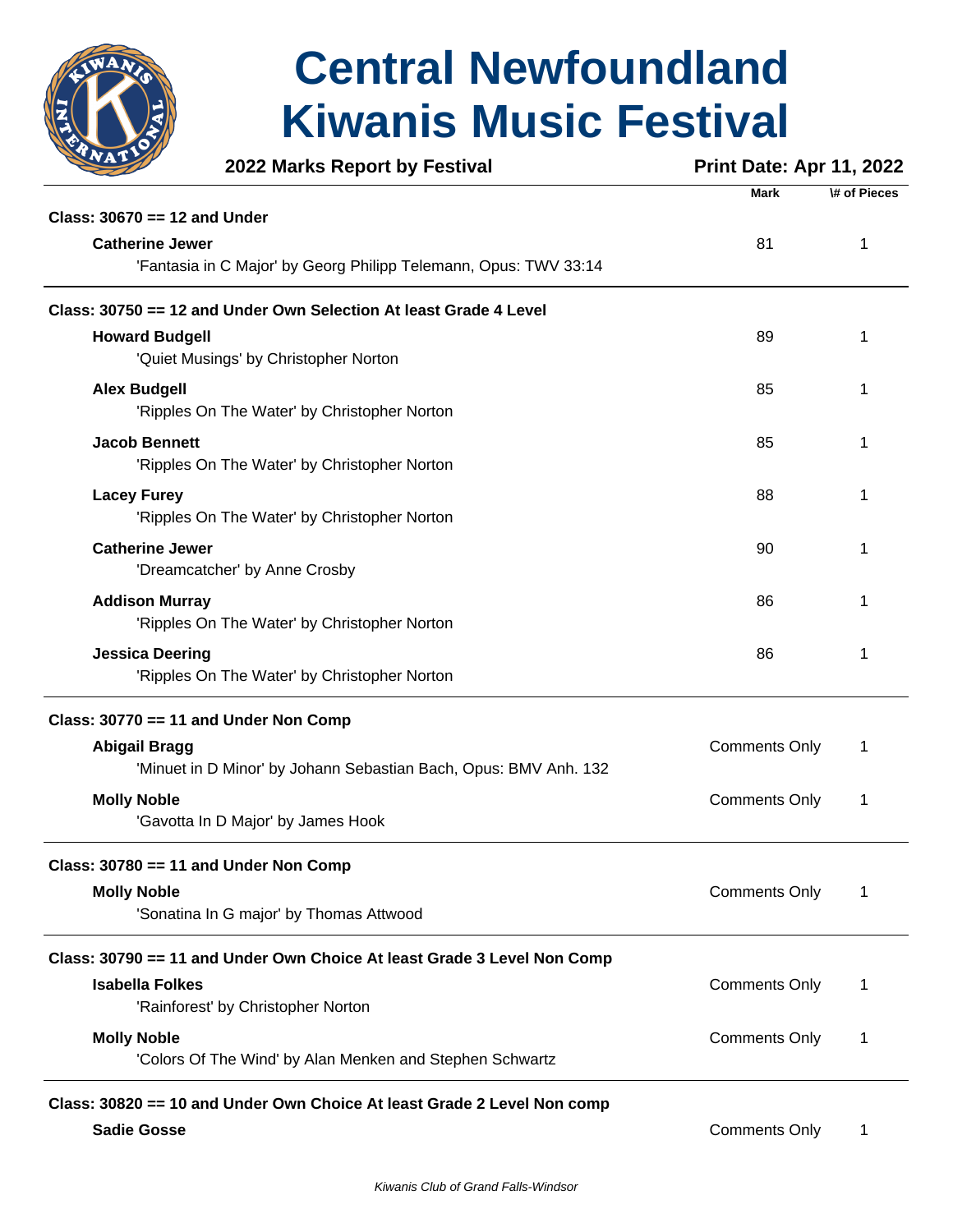

|                                      | 2022 Marks Report by Festival                                               | <b>Print Date: Apr 11, 2022</b> |              |
|--------------------------------------|-----------------------------------------------------------------------------|---------------------------------|--------------|
|                                      |                                                                             | <b>Mark</b>                     | \# of Pieces |
|                                      | 'Clowns' by Dmitri Kabalevsky                                               |                                 |              |
| <b>Maria Coley</b>                   |                                                                             | <b>Comments Only</b>            | 1            |
|                                      | 'Sneaky Sam' by Melody Bober                                                |                                 |              |
| Class: 30830 == 9 and Under Non Comp |                                                                             |                                 |              |
| <b>Ethan Andrews</b>                 |                                                                             | <b>Comments Only</b>            | 1            |
|                                      | 'Gavotta In D Major' by James Hook                                          |                                 |              |
| <b>Caleb Jewer</b>                   |                                                                             | <b>Comments Only</b>            | 1            |
|                                      | 'Bouree In D Minor' by Johann Sebastian Bach                                |                                 |              |
| <b>Charlotte Foss</b>                |                                                                             | <b>Comments Only</b>            | 1            |
|                                      | 'Minuet' by Jean-Henri D'Anglebert                                          |                                 |              |
| Class: 30840 == 9 and Under Non Comp |                                                                             |                                 |              |
| <b>Charlotte Foss</b>                |                                                                             | <b>Comments Only</b>            | 1            |
|                                      | 'Sonatina' by William Duncombe                                              |                                 |              |
|                                      | Class: 30850 == 9 and Under Own Choice At least Grade 1 or 2 Level Non Comp |                                 |              |
| <b>Caleb Stacey</b>                  |                                                                             | <b>Comments Only</b>            | 1            |
| 'Mist' by Clifford Poole             |                                                                             |                                 |              |
| <b>Ethan Andrews</b>                 |                                                                             | <b>Comments Only</b>            | 1            |
|                                      | 'Parade' by Clifford Poole                                                  |                                 |              |
| <b>Katherine Williams</b>            |                                                                             |                                 |              |
|                                      | 'Angelfish' by Anne Crosby Gaudet                                           | <b>Comments Only</b>            | 1            |
|                                      |                                                                             |                                 |              |
| <b>Adelyn White</b>                  | 'Blinky the Robot' by David Carr Glover                                     | <b>Comments Only</b>            | 1            |
|                                      |                                                                             |                                 |              |
| <b>Caleb Jewer</b>                   |                                                                             | <b>Comments Only</b>            | 1            |
|                                      | 'Penguins' by Linda Niamath                                                 |                                 |              |
| <b>Charlotte Foss</b>                |                                                                             | <b>Comments Only</b>            | 1            |
|                                      | 'Rigaudon' by Alexander Gedike                                              |                                 |              |
| <b>Lauryn Woolridge</b>              |                                                                             | <b>Comments Only</b>            | 1            |
|                                      | 'Chant' by Christopher Norton                                               |                                 |              |
|                                      | Class: 30860 == 8 and Under Own Choice Non Comp                             |                                 |              |
| <b>Hannah Little</b>                 |                                                                             | <b>Comments Only</b>            | 1            |
|                                      | 'Chimes' by Paul Sheftel                                                    |                                 |              |
| <b>Charley Compton</b>               |                                                                             | <b>Comments Only</b>            | 1            |
|                                      | 'Jazz Blast' by Nancy and Randall Faber                                     |                                 |              |
|                                      |                                                                             |                                 |              |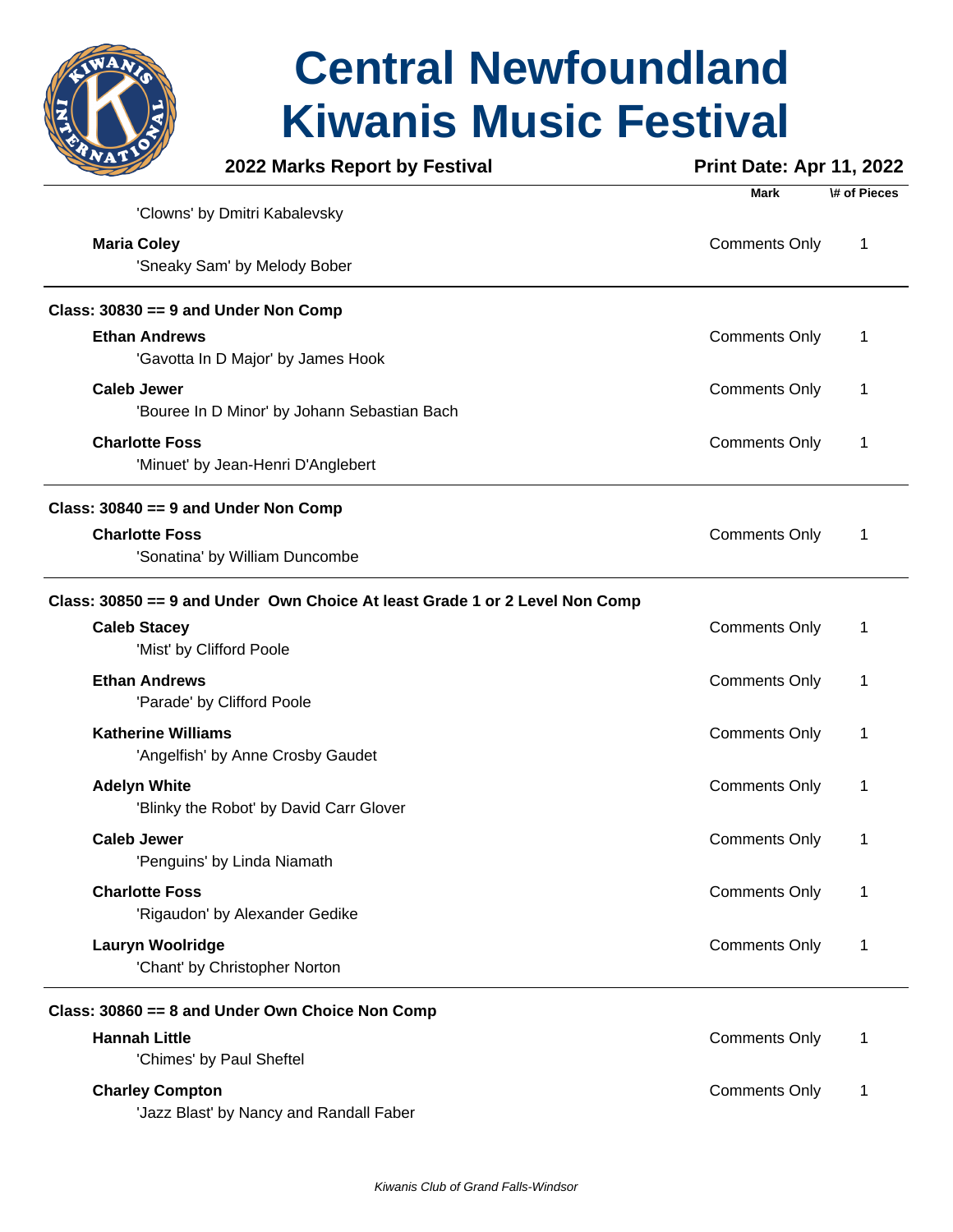

### **2022 Marks Report by Festival <b>Print Date: Apr 11, 2022**

|                                                                           | Mark                 | \# of Pieces |
|---------------------------------------------------------------------------|----------------------|--------------|
| <b>Emma Critch</b>                                                        | <b>Comments Only</b> | 1            |
| 'Starfish At Night' by Anne Crosby                                        |                      |              |
| lan Joseph                                                                | <b>Comments Only</b> | 1            |
| 'The Chinese Dragon' by Debra Wanless                                     |                      |              |
| <b>Hailee Kendall</b>                                                     | <b>Comments Only</b> | 1            |
| 'Cranky Cat' by Teresa Richert                                            |                      |              |
|                                                                           |                      |              |
| <b>Alice Hogg</b>                                                         | <b>Comments Only</b> | 1            |
| 'Early One Morning' by Traditional English Song, Arr: Frederick Silvester |                      |              |
| <b>Charlie Noble</b>                                                      | <b>Comments Only</b> | 1            |
| 'I'm A Fine Musician' by Tradational, Arr: Faber                          |                      |              |
| Class: 30870 == 7 and Under Own Choice Non Comp                           |                      |              |
| <b>Cain Forward</b>                                                       | <b>Comments Only</b> | 1            |
| 'Grumpy Old Troll' by Nancy and Randall Faber                             |                      |              |
| <b>Emma Stacey</b>                                                        | <b>Comments Only</b> | 1            |
| 'The Cricket' by Jon George                                               |                      |              |
|                                                                           |                      |              |
| <b>Marion Powell</b>                                                      | <b>Comments Only</b> | 1            |
| 'Curious Cat' by Teresa Richert                                           |                      |              |
| <b>Brody Saunders</b>                                                     | <b>Comments Only</b> | 1            |
| 'Spider's Web' by Linda Niamath                                           |                      |              |
| <b>Wyatt Fudge</b>                                                        | <b>Comments Only</b> | 1            |
| 'I'se the B'y' by Unknown, Arr: Nancy Telfer                              |                      |              |
| Class: 30880 == 6 and Under Own Choice Non Comp                           |                      |              |
| <b>Owen White</b>                                                         | <b>Comments Only</b> | 1            |
| 'Row, Row, Row Your Boat' by Traditional, Arr: Jennifer Eklund            |                      |              |
| <b>Ahana Rahul</b>                                                        |                      |              |
| 'Playful Puppy' by Linda Niamath                                          | <b>Comments Only</b> | 1            |
|                                                                           |                      |              |
| <b>Lily-Ann Sceviour</b>                                                  | <b>Comments Only</b> | 1            |
| 'The Old Clock' by Primer Piano, Arr: Nancy and Randall Faber             |                      |              |
| Class: 30930 == Piano Solo 14 and Under                                   |                      |              |
| <b>Christopher Norman</b>                                                 | 87                   | 1            |
| 'The Waterfall' by Anne Crosby, Arr: ENT00013                             |                      |              |
| <b>Alyssa Pardy</b>                                                       | 88                   | 1            |
| 'The Stormy Sea' by Anne Crosby Gaudet                                    |                      |              |
|                                                                           |                      |              |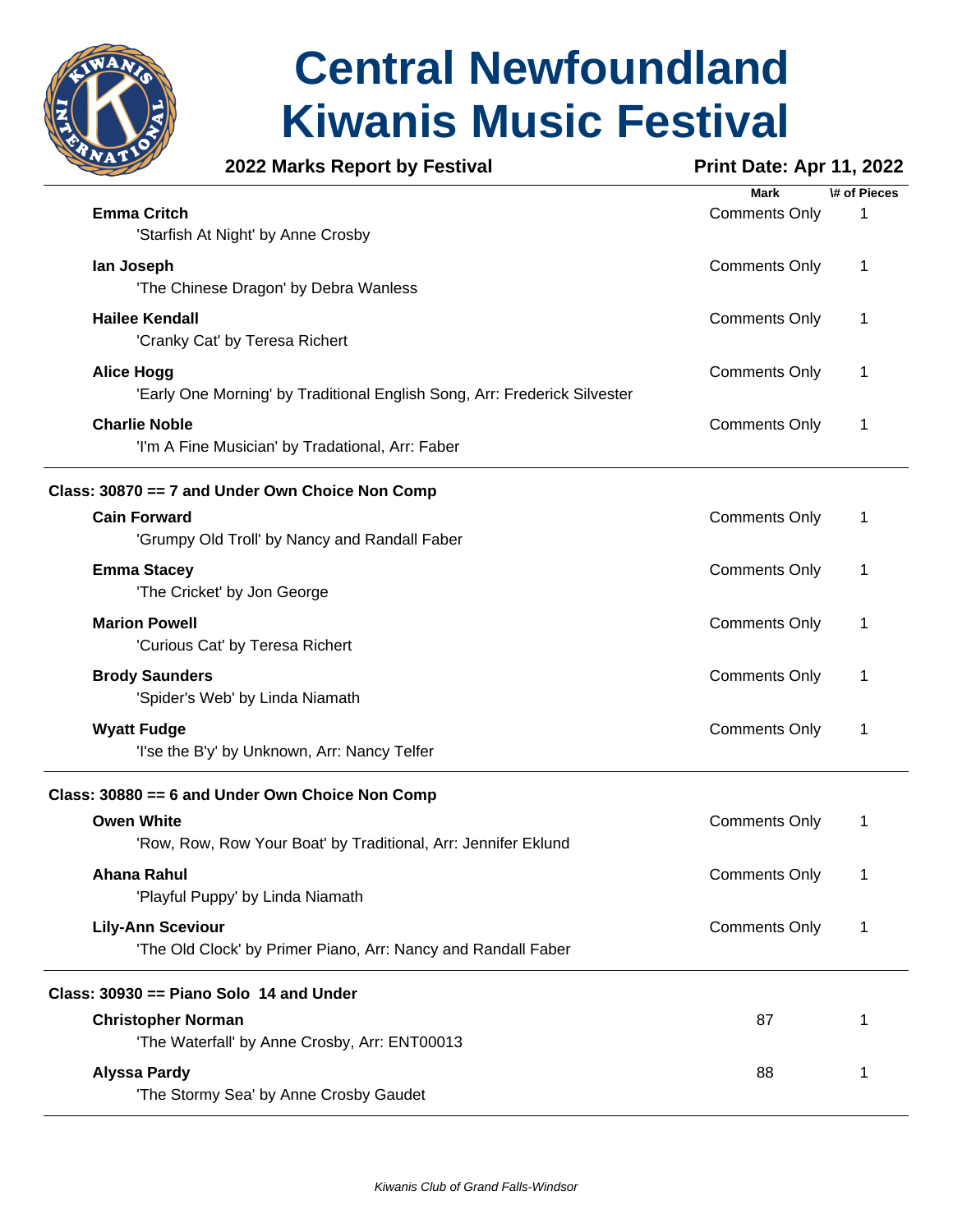

|                                        | 2022 Marks Report by Festival                                                           | <b>Print Date: Apr 11, 2022</b> |              |
|----------------------------------------|-----------------------------------------------------------------------------------------|---------------------------------|--------------|
|                                        |                                                                                         | <b>Mark</b>                     | \# of Pieces |
|                                        | Class: $30950 ==$ Piano Solo 12 and Under                                               |                                 |              |
| <b>Howard Budgell</b>                  |                                                                                         | 87                              | 1            |
|                                        | 'Seagull's Cry' by Anne Crosby Gaudet                                                   |                                 |              |
| <b>Catherine Jewer</b>                 |                                                                                         | 85                              | 1            |
|                                        | 'Jig' by Violet Archer                                                                  |                                 |              |
|                                        | Class: 30960 == Piano Solo 11 and Under Non Comp                                        |                                 |              |
| <b>Sara Brophy</b>                     |                                                                                         | <b>Comments Only</b>            | 1            |
|                                        | 'Busy Beavers' by Anne Crosby, Opus: No Opus, Movements or Show Title, Arr: No Arranger |                                 |              |
| <b>Liam Foley</b>                      |                                                                                         | <b>Comments Only</b>            | 1            |
|                                        | 'Baby Kangaroo' by Anne Crosby                                                          |                                 |              |
| <b>Ethan Andrews</b>                   |                                                                                         | <b>Comments Only</b>            | 1            |
|                                        | 'Funny Puppy' by Anne Crosby Gaudet                                                     |                                 |              |
| <b>Maria Coley</b>                     |                                                                                         | <b>Comments Only</b>            | 1            |
|                                        | 'The Mouse In The Coal Bin' by Clifford Poole                                           |                                 |              |
| <b>Molly Noble</b>                     |                                                                                         | <b>Comments Only</b>            | 1            |
|                                        | 'Funny Puppy' by Anne Crosby Gaudet                                                     |                                 |              |
|                                        | Class: $30980 == 15$ and Under Non Comp                                                 |                                 |              |
| <b>Alex Budgell</b>                    |                                                                                         | <b>Comments Only</b>            | 1            |
|                                        | 'M3SMER1ZING' by Alex Budgell                                                           |                                 |              |
| Class: $31010 == 7$ and under Non Comp |                                                                                         |                                 |              |
| <b>Lucy Hogg</b>                       |                                                                                         | <b>Comments Only</b>            | 1            |
|                                        | 'Lucy's Song' by Lucy Hogg                                                              |                                 |              |
| Liza Henstridge                        |                                                                                         | <b>Comments Only</b>            | 1            |
|                                        | 'Liza's Song' by Liza Henstridge                                                        |                                 |              |
| <b>Ivie Vaters</b>                     |                                                                                         | <b>Comments Only</b>            | 1            |
|                                        | 'Ivie's Song' by Ivie Vaters                                                            |                                 |              |
|                                        | Class: 31030 == Student and Teacher Non-Comp                                            |                                 |              |
|                                        | <b>Zachary Howell and Mary Power</b>                                                    | <b>Comments Only</b>            | 1            |
|                                        | 'Firefly' by Nancy and Randall Faber                                                    |                                 |              |
|                                        | <b>Charlie Noble and Lindy Whitt</b>                                                    | <b>Comments Only</b>            | 1            |
|                                        | 'Square Dance' by Traditional, Arr: Faber                                               |                                 |              |

#### **Class: 31260 == Piano Achievement Class (Non-Comp) 3 Yrs or less training Claire Forward** Comments Only 1